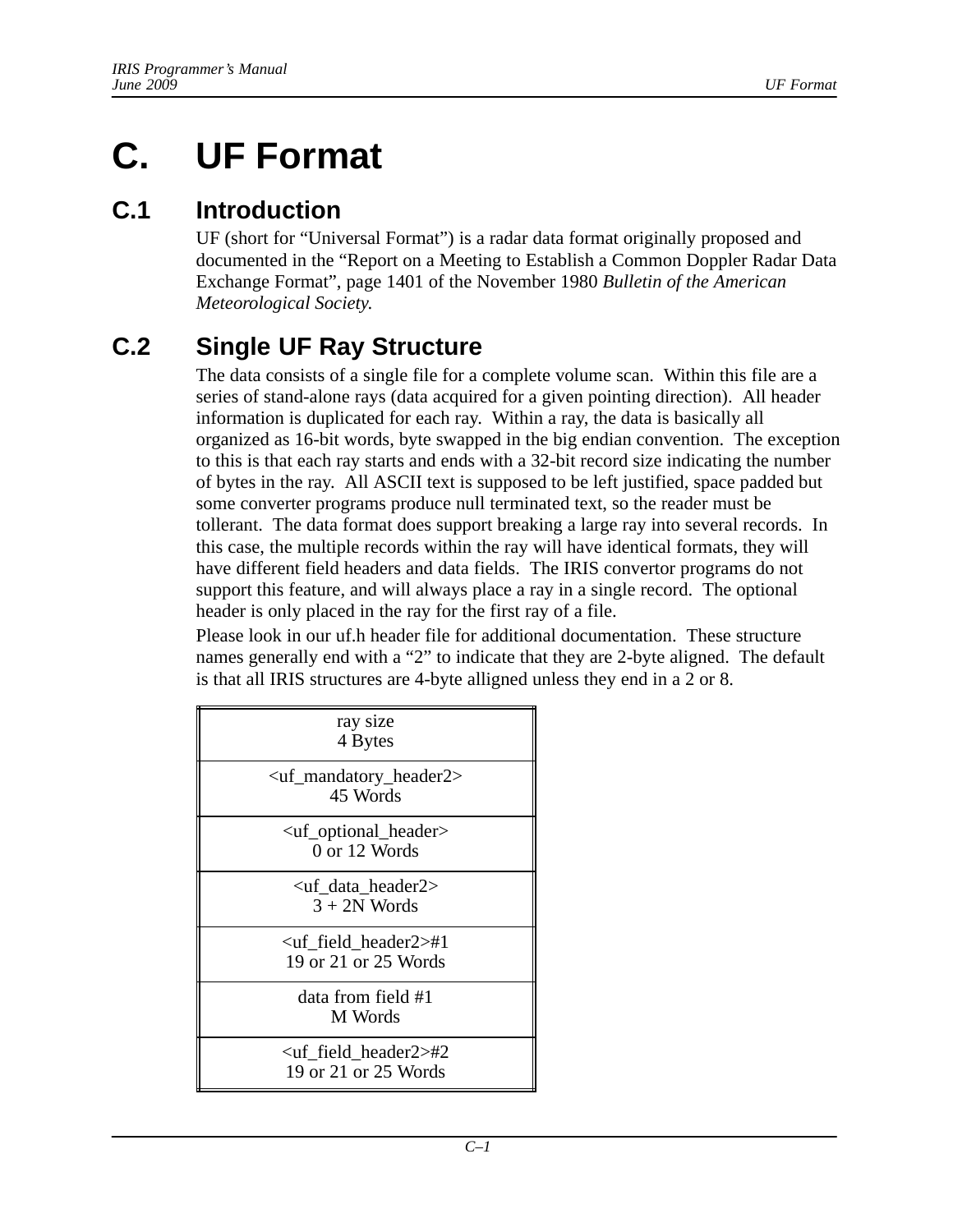| data from field #2<br>M Words |  |
|-------------------------------|--|
| (repeats for each data type)  |  |
| ray size<br>4 Bytes           |  |

# **C.3 uf\_mandatory\_header2 Structure**

| Source: uf.h     |             |                                                   |  |
|------------------|-------------|---------------------------------------------------|--|
| <b>Byte</b>      | <b>Size</b> | Contents                                          |  |
| $\boldsymbol{0}$ | char[2]     | Text "UF"                                         |  |
| $\overline{c}$   | $int16_t$   | Record Size in 16-bit words                       |  |
| $\overline{4}$   | $int16_t$   | Offset to start of optional header, origin 1      |  |
| 6                | $int16_t$   | Local-Use Header Position (origin 1)              |  |
| 8                | $int16_t$   | Data Header Position (origin 1)                   |  |
| 10               | $int16_t$   | Record Number (origin 1)                          |  |
| 12               | $int16_t$   | Volume number on tape, n/a for disk               |  |
| 14               | $int16_t$   | Ray number within the volume scan                 |  |
| 16               | $int16_t$   | Record number within ray (origin 1)               |  |
| 18               | $int16_t$   | Sweep number within the volume scan               |  |
| 20               | char[8]     | Radar name                                        |  |
| 28               | char[8]     | site name                                         |  |
| 36               | $int16_t$   | Latitude degrees (North positive, South negative) |  |
| 38               | $int16_t$   | Latitude minutes                                  |  |
| 40               | $int16_t$   | Latitude seconds*64                               |  |
| 42               | $int16_t$   | Longitude degrees (East positive, West negative)  |  |
| 44               | $int16_t$   | Longitude Minutes                                 |  |
| 46               | $int16_t$   | Longitude Seconds                                 |  |
| 48               | $int16_t$   | Height of antenna above sea level in meters       |  |
| 50               | $int16_t$   | Year (time of data acquisition)                   |  |
| 52               | $int16_t$   | Month                                             |  |
| 54               | $int16_t$   | Day                                               |  |
| 56               | $int16_t$   | Hour                                              |  |
| 58               | $int16_t$   | Minute                                            |  |
| 60               | $int16_t$   | Second                                            |  |
| 62               | char[2]     | Time zone, "UT" for universal                     |  |
| 64               | $int16_t$   | Azimuth (degrees*64) of midpoint of sample        |  |
| 66               | $int16_t$   | Elevation (degrees*64)                            |  |
| 68               | $int16_t$   | Sweep mode:                                       |  |
|                  |             | 0:Cal<br>2:Coplane 3:RHI<br>1:PPI                 |  |
|                  |             | 6:Manual 7:Idle<br>4: Vertical 5: Target          |  |
| 70               | $int16_t$   | Fixed angle (degrees*64)                          |  |
| 72               | $int16_t$   | Sweep rate ((degrees/second)*64)                  |  |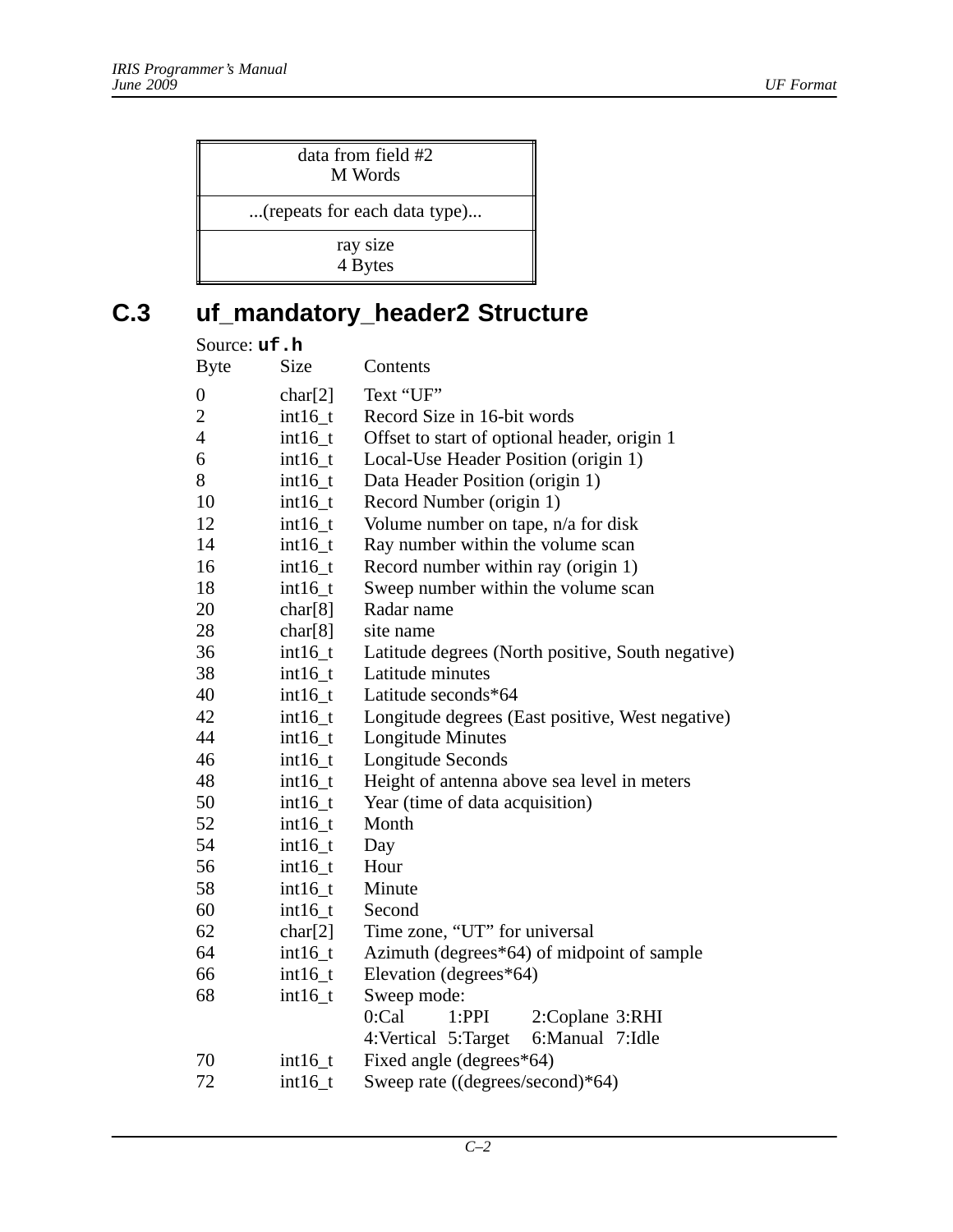| 74 | $int16$ t | Year (generation data of UF format) |
|----|-----------|-------------------------------------|
| 76 | $int16$ t | Month                               |

- 78 int16\_t Day
- 
- 80 char[8] Name of UF generator program
- 88 int16\_t Value stored for deleted or missing data (0x8000)

### **C.4 uf\_optional\_header Structure**

#### Source: **uf.h**

| <b>Byte</b> | <b>Size</b> | Contents                                                       |
|-------------|-------------|----------------------------------------------------------------|
| 0           | char[8]     | sProjectName <sup>[8]</sup>                                    |
| 8           | $int16$ t   | iBaselineAzimuth                                               |
| 10          | $int16$ t   | iBaselineelevation                                             |
| 12          | $int16$ t   | iVolumeScanHour $/*$ Time of start of current volume scan $*/$ |
| 14          | $int16$ t   | iVolumeScanMinute                                              |
| 16          | $int16$ t   | iVolumeScanSecond                                              |
| 18          | char[8]     | sFieldTapeName[8]                                              |
| 24          | $int16$ t   | iFlag                                                          |

### **C.5 uf\_data\_header2 Structure**

#### Source: **uf.h**

| <b>Byte</b>    | Size      | Contents                                 |                   |          |
|----------------|-----------|------------------------------------------|-------------------|----------|
| $\overline{0}$ | $int16_t$ | Number of fields in this ray             |                   |          |
| 2              | $int16_t$ | Number of records in this ray            |                   |          |
| $\overline{4}$ | $int16_t$ | Number of fields in this record          |                   |          |
| 6              | $int16_t$ | Data type of field #1 (SIGMET standard): |                   |          |
|                |           | VR: velocity                             | SW:spectrum width | DR:ZDR   |
|                |           | CZ:Corrected dBZ DZ:Total dBZ            |                   | RH:RhoHV |
|                |           | PH:PhiDP                                 | <b>KD:KDP</b>     | LH:LdrH  |
|                |           | LV:LdrV                                  |                   |          |
| 8              | $int16_t$ | Field #1 field header position           |                   |          |
| 10             | $int16_t$ | Data type of field #2                    |                   |          |
| 12             | $int16_t$ | Field #2 field header position           |                   |          |
| $\cdots$       |           |                                          |                   |          |

### **C.6 uf\_field\_header2 Structure**

#### Source: **uf.h**

| <b>Byte</b> | Size      | Contents                                     |
|-------------|-----------|----------------------------------------------|
| 0           | $int16$ t | Data offset from start of record, origin 1   |
| 2           | $int16$ t | Scale factor, met units $=$ file value/scale |
| 4           | $int16$ t | Start range km                               |